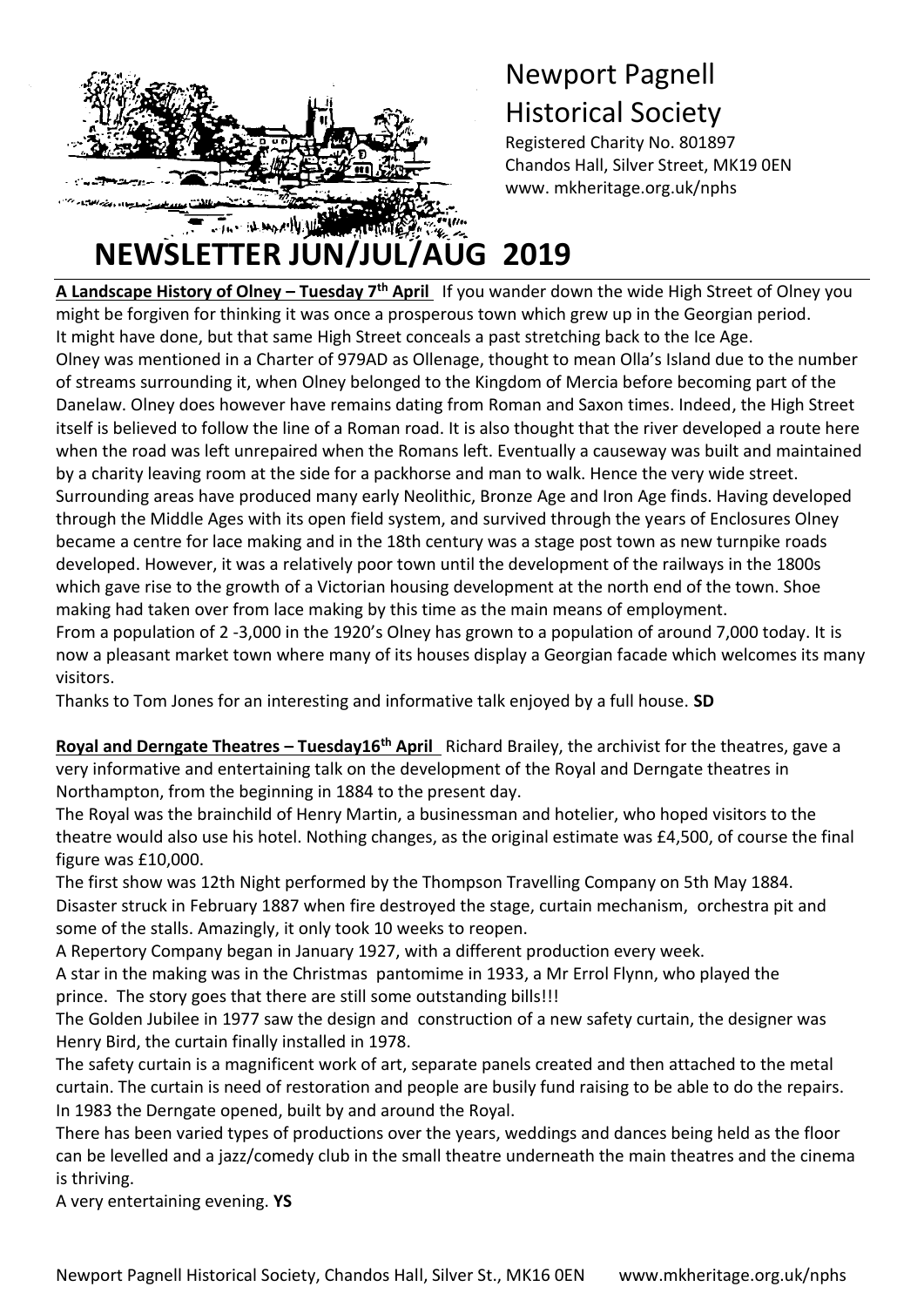**The First Aid Nursing Yeomanry -Tuesday 7th April** The Corps was founded in 1907 to provide assistance to civil and military authorities in times of emergency. And today, over 100 years later, the purpose remains exactly the same

The British were reluctant to use their assistance but during the First World War their value became apparent while working in France. Although they were initially set up to aid the sick and wounded their role became much more. Communication, transport and later, during the Second World War, freedom fighters. Three of their members were arrested and tortured, Violette Szabo, Odette (Churchill) Hallowes and Noor Inayat Khan. Violette and Noor were executed but Hallowes escape death by convincing the Gestapo that she was related to Winston Churchill. The ladies were all awarded the George Cross, Violette and Noor posthumously.

HRH The Princess Royal is the Commandant in Chief. Since 1999, when Her Royal Highness kindly gave permission to use her title, the Corps has been renamed: FANY (Princess Royal's Volunteer Corps). They are the world's longest established uniformed 'military' voluntary organisation for women - and today, the only all-women unit left in the UK. The Corps is on the Army list, but not part of the Army. They use the Army Rank structure. They work with the Army Reserve, but also have a civilian role with the City of London and Metropolitan Police. Unlike the Army Reserve, they are unpaid; in fact, they pay an annual subscription.

The numbers reached over six thousand during the war but have since fallen to just under200. They are a London based organisation with all members living within the M25 belt. They play a vital role in times of crisis as they can be mobilised quickly. They have no affiliation to any other force. Therefor their views are always impartial. They perform a crucial role, manning the telephones in crisis centres, insuring that people receive up to date information and assistance. There have been there to help during recent appalling events, terror attacks, bombings and latterly, the terrible Grenfell Fire. As you can see their role is still vital today. Thank you to Commander Alex Milne for such an interesting talk**. DH/SP**

#### **Memories of Newport Pagnell – Tuesday 21st May**

The first presentation, was "**An Interview with Joan Rose, on CD"**.

This took place at The Brooklands Centre, where Joan spends a good deal of her time. She was interviewed by Richard Parker and Carol Walker, for NPHS.

Joan is 94 years young and was born at Plymouth. After her mother died in a fire, she was taken, as a young child, from a Children's Home in London to Coventry, where she met her new parents, who had moved there from Newport Pagnell. Joan was handed over at Coventry Railway Station; the paperwork having been completed beforehand.

The family moved back to Newport Pagnell just before the 'Blitz' which seriously affected Coventry City. The family lived in Newport Pagnell with friends for a short time, until they managed to buy a small cottage in Chandos Court (where our Museum is located). Joan's father belonged to the Oddfellows that owned the Museum building at the time. The water tap and toilet at Joan's new home, were outside facilities shared between neighbours. Food was cooked on an open fire grate. Very few people had cars; Joan's family never owned a car. Rent for the cottage was 1 shilling and 9 pence per week (less than 20p). (Everything else would have been relative, including wages!).

When Joan's parents returned to collect some of their furniture from Coventry, the streets were full of bomb craters everywhere.

Joan did not become aware of being adopted until she was 16 years of age.

From Newport Pagnell, they often saw enemy aircraft flying northwards, on the way to Birmingham and Coventry.

When Joan became married, they moved to a cottage at the same location.

Joan left school at the age of 14 years, just at the end of the war, and went to work in Woolworths, where she was later joined by her younger sister. Both Joan and her sister enjoyed this experience.

After her father died, her mother took in lodgers.

Joan said that many of the old established shops in town have closed down, or moved away. There were several other Coop Departments that no longer exist here.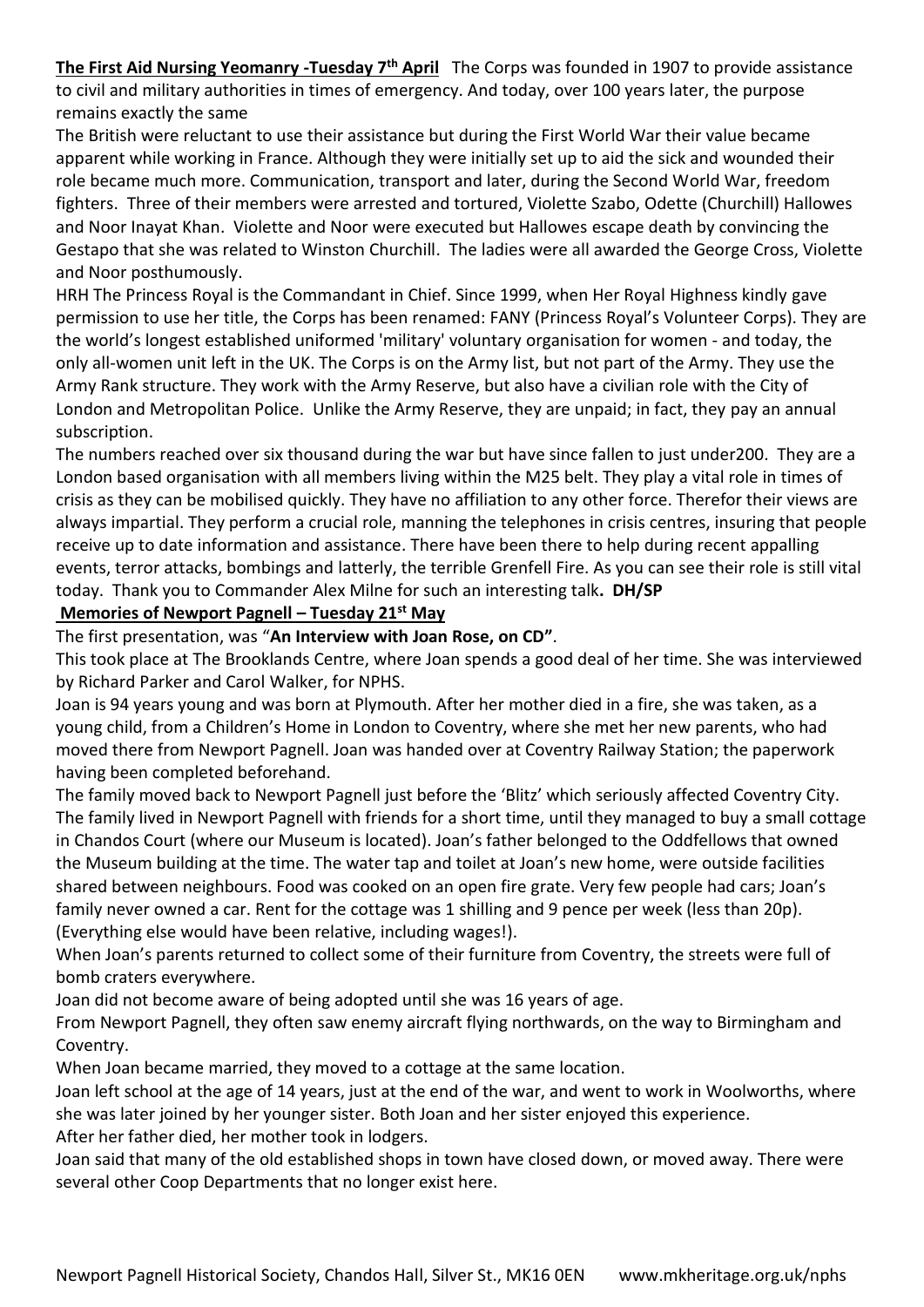For teenagers, there were often Barn and Ballroom Dances in the town. Mainly at The Ambulance Hall, situated where the Medical Centre now stands. Sometimes they also cycled to Wolverton Dances; and to Bedford, for something different, where American Servicemen also visited!

Joan married aged 23 years. They had 5 sons and a daughter. Joan's first-born son will be aged 70, next year! Joan's husband died when he was aged 64.

Joan has been a committed member of the Congregational/URC Church, since she was 16 years of age. As the end of the war neared, Joan particularly looked forward to tasting bananas. Her happiest times in Newport Pagnell, have been spent at Brooklands, where she is still a keen 'Volunteer'. For it is an extremely pleasant, active, progressive and welcoming facility, for local people to visit. Joan has been awarded accolades for being "The Queen of Brooklands" and "The Golden Girl of Newport Pagnell." Joan is also mentioned in a booklet, published about 'Brookland's Memories'.

Thank you, Joan, for such an enlightening insight into your personal journey; your interests and your unyielding commitment.

Secondly, Roger Kitchen took us on a sentimental and inspiring journey, with the creative activities of The Living Archive, with **'Newport Pagnell Pioneers'**.

This imaginative group of entertainers had been set-up in the not so distant past, by entirely local talent. Many of the Pioneers who featured in this talk, were known to our members. At least one former lady 'Pioneer', was actually present in the audience! She also really seemed to enjoy the talk, with accompanying DVD.

The production, direction and arranging. The authors, discussion and reviews. The, actors and actresses; the soloists, instrumentalists and chorus. The costume, wardrobe, scenery, props and lighting. The transport and labour; all came from the local community. The variety of shows was extensive, with scenes set both in-doors and on a variety of other location.

Productions included: The Pied Piper, Rumpelstiltskin, Not Now Darling, Aladdin, Queen Elizabeth Slept Here, Just Sir William, Count Your Blessings, Holiday Spirit, Our Secret and Caught-At-Last. There was Drama, Pantomime (Oh no there wasn't!), Intrigue, Mystery, Who Done It, Comedy, Family Fun and Variety.

Membership came from the huge resource of hard-working, skilled and talented people living here, contributing various levels of imagination, creativity and confidence. This included men who even managed to transport a piano and take it up and down a flight of stairs, on almost every occasion.

Newport Pagnell town, was extremely lucky to have this pool of energetic, popular, public spirited and refreshingly talented people, located right here! **BB**



**The Spring Fair and Book Sale on the day raised about £900 including sale of 28 books. Since then we have had another £160 for plants and another £20 for sale of 2 more books.**

**Once again a big thank you goes to all those who worked hard producing the plants, collecting raffle and tombola prizes, baking cakes and supplying the man power on the day. And thanks to all those who supported us on the day. A special mention to the businesses in the town for generous donations of prizes for the raffle.**

**Don's book will again be available on the NPHS stall in Brooklands on the 8th September**

| <b>MUSEUM AT CHANDOS HALL</b> |                                                               |                |                            |  |
|-------------------------------|---------------------------------------------------------------|----------------|----------------------------|--|
| The new exhibition is "1940"  |                                                               |                |                            |  |
| <b>MUSEUM OPEING TIMES</b>    | Saturday 8 <sup>th</sup> June<br>Sunday 30 <sup>th</sup> June | Vintage Day    | 10am-4pm<br>$2pm-4pm$      |  |
|                               | Sunday 14 <sup>th</sup> July<br>Sunday 28 <sup>th</sup> July  | Soap Box Derby | $10am-12am$<br>$2pm - 4pm$ |  |

Museum closed during August

Newport Pagnell Historical Society, Chandos Hall, Silver St., MK16 0EN www.mkheritage.org.uk/nphs